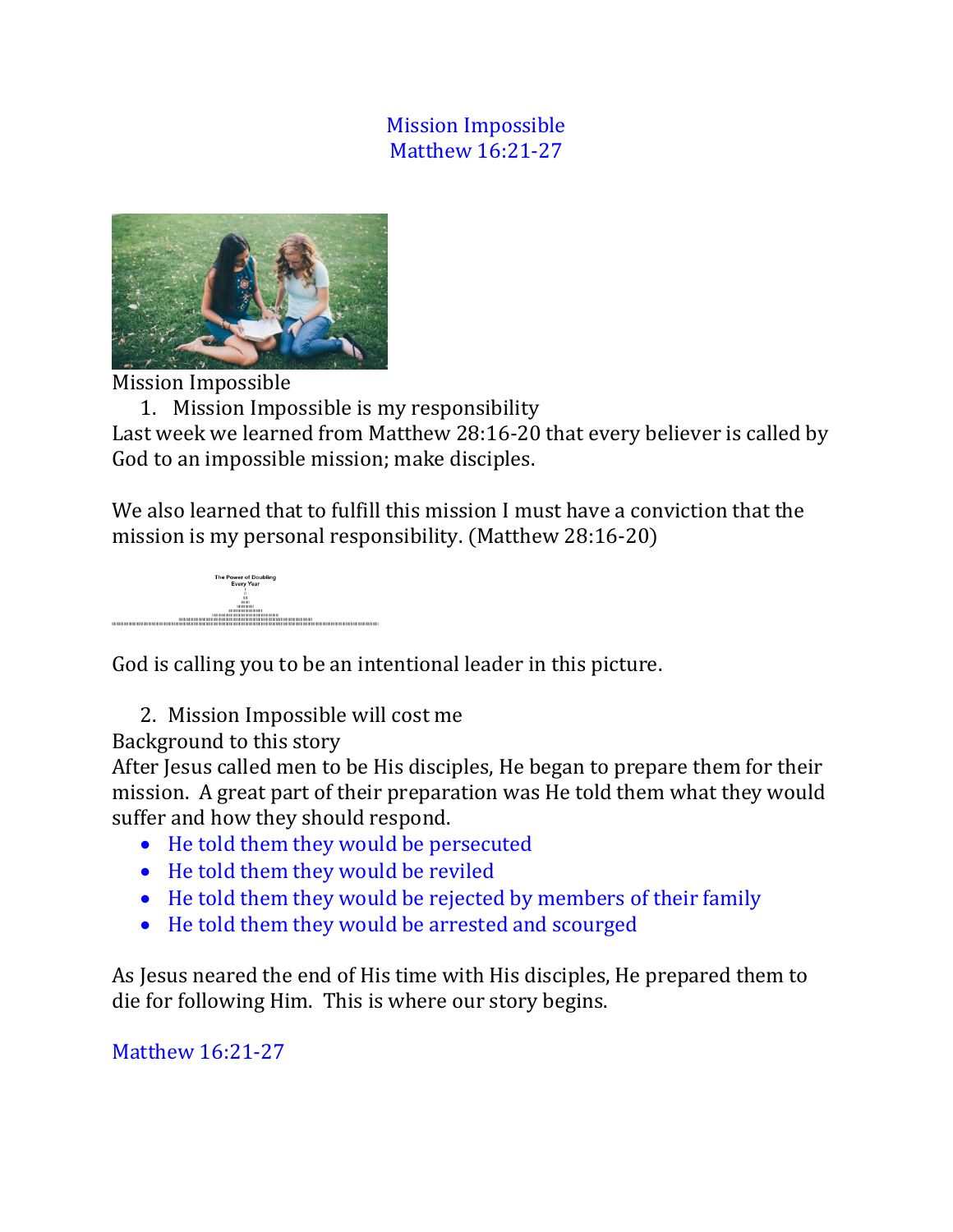21 From that time Jesus began to show to His disciples that He must go to Jerusalem, and suffer many things from the elders and chief priests and scribes, and be killed, and be raised the third day.

22 Then Peter took Him aside and began to rebuke Him, saying, "Far be it from You, Lord; this shall not happen to You!"

23 But He turned and said to Peter, "Get behind Me, Satan! You are an offense to Me, for you are not mindful of the things of God, but the things of men."

24 Then Jesus said to His disciples, "If anyone desires to come after Me, let him deny himself, and take up his cross, and follow Me.

25 For whoever desires to save his life will lose it, but whoever loses his life for My sake will find it.

26 For what profit is it to a man if he gains the whole world, and loses his own soul? Or what will a man give in exchange for his soul?

27 For the Son of Man will come in the glory of His Father with His angels, and then He will reward each according to his works. **NKJV** 

How does what Jesus told His disciples relate to me?

I am 63 years old. I have been a Christian for 46 of those 63 years. When I was a young Christian, I remember reading these stories and thinking, it is going to really cost me to be a Christian. I heard sermons on the cost of discipleship and each time I anticipated that at some point I could experience everything Jesus told His disciples they would experience.

Here I am 46 years later, and I cannot say that I have ever experienced what Jesus said His disciples would experience.

I do not think that I have ever suffered legitimate persecution.

- I have never been reviled for being a Christian.
- I have never been rejected by my family for being a Christian.
- I have never been been arrested and scourged for being a Christian.
- I have never felt that my life was in jeopardy for being a Christian.

I have suffered for being a human being as we all suffer but I cannot say that I have ever suffered legitimate persecution for being a Christian.

There were other costs that Jesus talked about to His disciples that I have never experienced.

• I have always had a place to lay my head.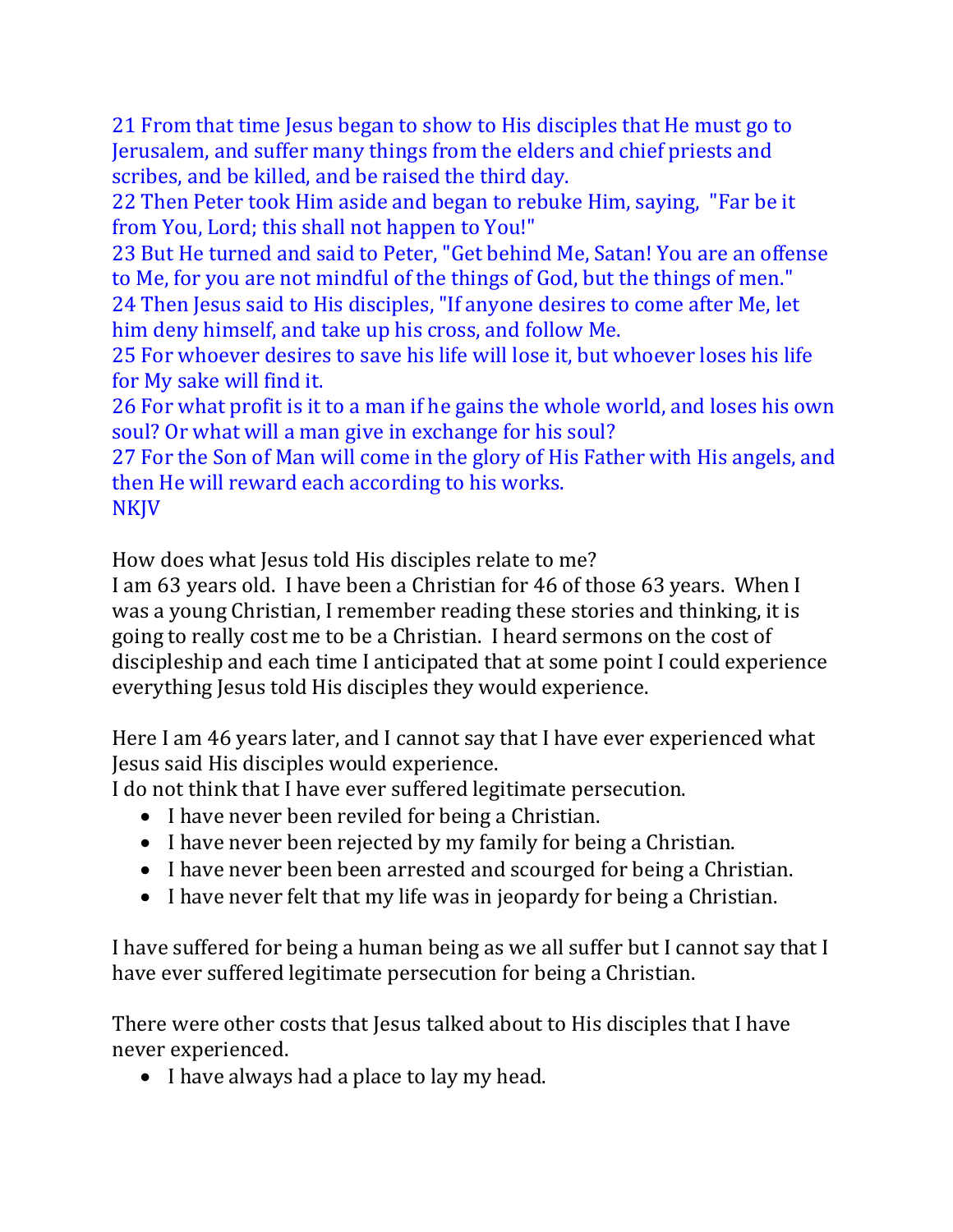- I have never missed a funeral of a loved one because I was a disciple of Jesus.
- I have never had to give up everything I own and give it to the poor.

I have heard some preachers say that to become a Christian you must deny myself, take up your cross, and follow Jesus. I have heard preachers used these verses to say that before you become a Christian, you need to count the cost. I disagree.

The only cost that anyone had to pay for me to become a Christian is the cost that Jesus paid. (John 3:16; Ephesians 2:8-9)

I have heard some preachers say that the cost of being a disciple of Jesus is the spiritual disciplines like having personal devotions and attending church services. They say that denying yourself and taking up your cross is having a quiet time and worshiping with other Christians. I disagree.

I consider these spiritual disciplines to be spiritual delights. Because I am a child of God, I get to meet with God and pray and read His Word. I get to worship with God's people. Don't consider this to be a cost to me.

I have heard some preachers say that the cost of being a disciple of Jesus is giving up sin. They say that when Jesus said deny yourself and take up your cross, He was talking about giving up sin. I disagree.

I have found it cost me to live in sin. Giving up sin is a blessing.

How does what Jesus told His disciples relate to me?

To make disciples of Jesus I must deny myself and take up my cross.

Denying myself and taking up my cross means giving up my time, my money, my home, and my friendships to make disciples.

I am currently personally discipling 13 men to be disciples of Jesus. My goal with each one of these men is to see them make disciples that make disciples.

It requires 7 scheduled meetings each week to get with all these men. They cannot all meet together at the same time. Each meeting is centered around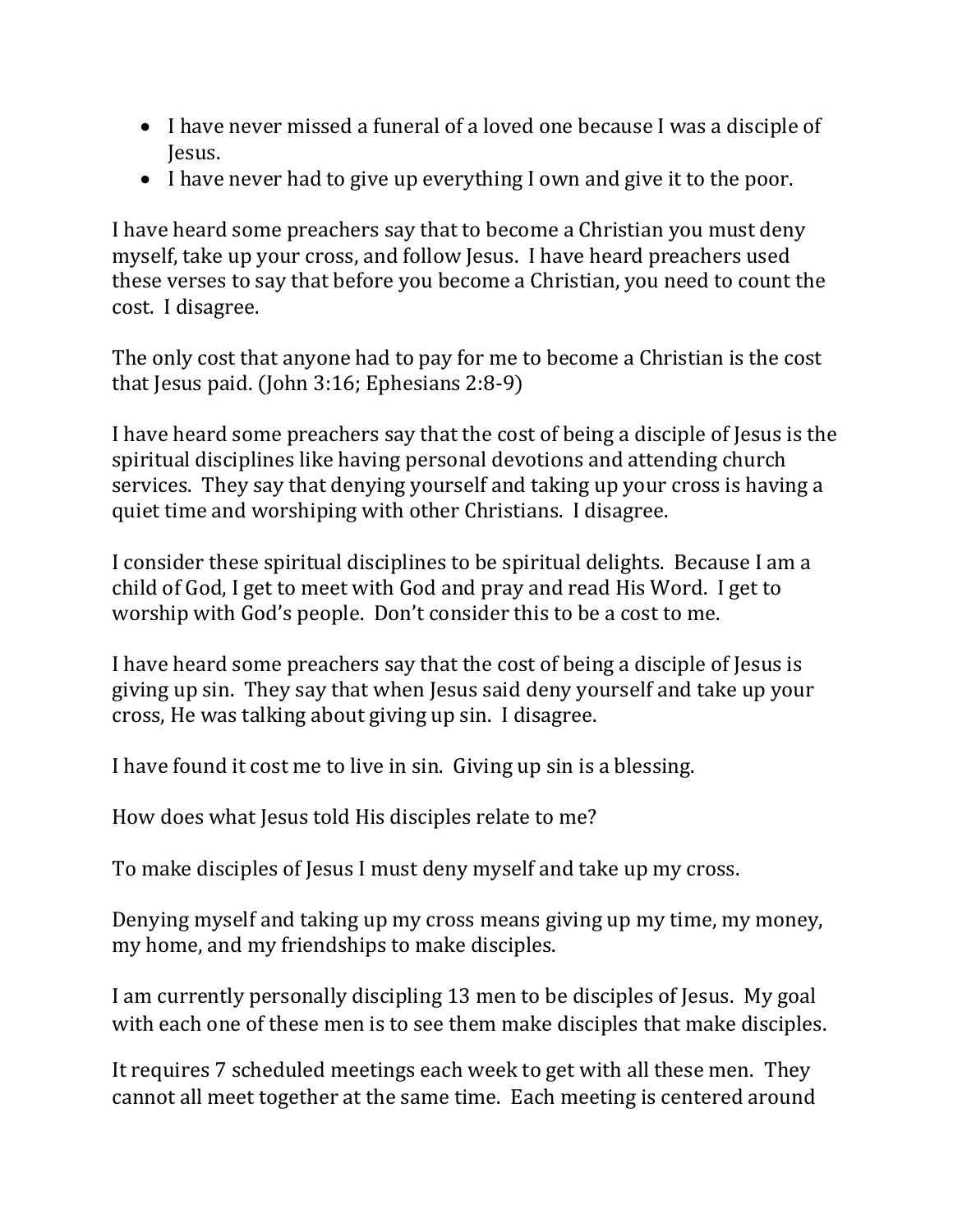God's Word and what is going on in their lives. Each meeting lasts between one to one and one-half hours. I meet with 6 of these 13 men at least twice a week. I am in contact with 9 of the 13 men every day by phone or text.

My ultimate goal in each and every meeting or conversation is to equip these men to disciple others. I remind these men frequently that this is our purpose for meeting. I have a razor-sharp focus. I rarely miss a meeting.

I don't do this for money. I do a lot of this in my free time.

If I was not discipling these men, I do not think I could relate to what Jesus said about the cost of discipleship.

Why do I do this?

- I believe it is my responsibility.
- I love Jesus and I want to see the Kingdom of God expand on the earth.
- I love people.
- I find my meaning in life when I am discipling others.

Jesus told His disciples they would find their life Since the fall of man, mankind has searched for the meaning of life. This search has led many people to adopt a cause to live for.

The cause that Jesus wanted His disciples to adopt was His mission. He promised them that if they sacrificed their life for His mission they would find their meaning in life.

• I believe I will be rewarded by Jesus when He comes. Since the fall of man, mankind has searched for wealth. This search has led many people to pursue the wealth of this world.

The wealth that Jesus said His disciples would receive was His reward. He promised them that if they sacrificed their life for the souls of men they would receive His reward.

There is one decision that I did make as a youth that has been of great benefit to making disciples.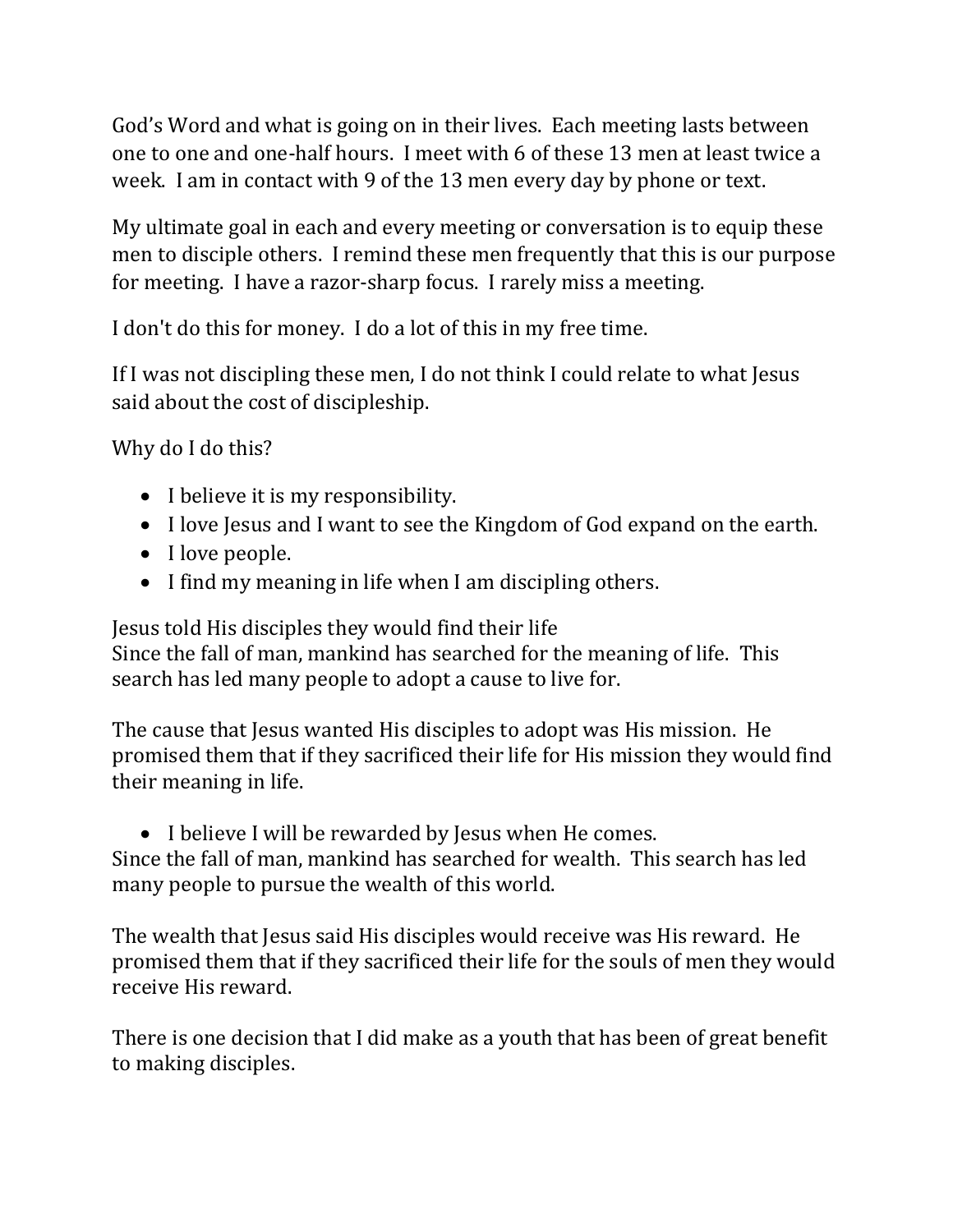I decided that I would be willing to die to make disciples.

Why it is important that I willing to give up my life to make disciples?

Jesus did not fear losing lesser things in this world because He was willing to die to fulfill His mission.

Jesus knew that if His disciples were willing die to fulfill their mission, they would overcome the fear of losing lesser things.

## When you are willing to die to fulfill your mission, you will overcome the fear of losing the things of this world.

- Martin Luther
- Martin Luther King Junior
- Matt Mllls

The most courageous people in the world is the man or woman that loves their mission more than they love their own life.

These disciples of Jesus accomplished their mission.

Every apostle of Jesus was martyred except one.

They fulfilled their mission because they were willing to die to fulfill their mission.

The ways the disciples suffered to fulfill their mission is greater than what I have ever known and possibly much greater than what I will ever know.

But what Jesus told His disciples still applies to me and you.

To make disciples of Jesus I must give up my life; my time, my money, my home, and my friendships.

If I am willing to die to make disciples of Jesus I will give up these lesser things to fulfill my mission.